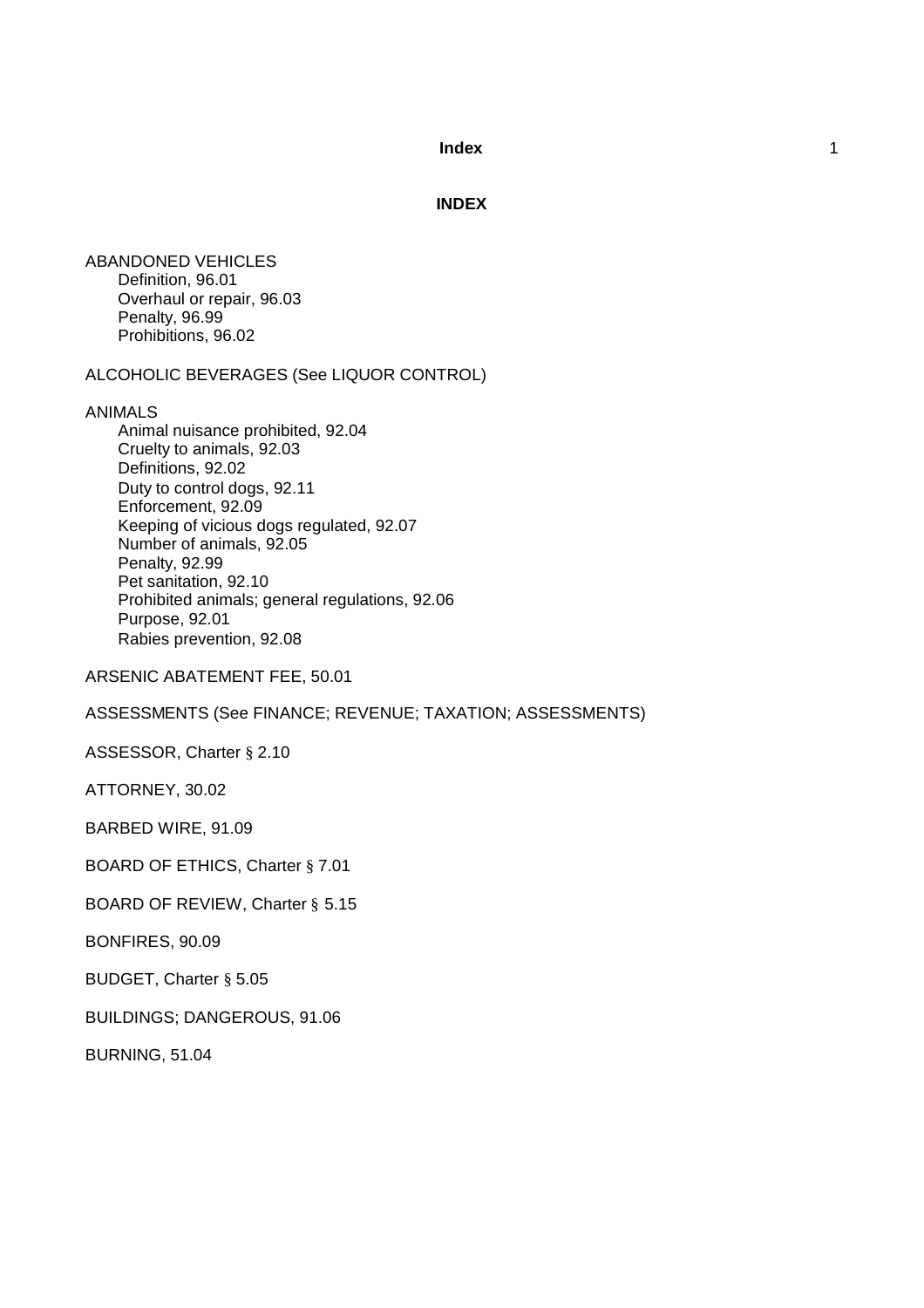BUSINESSES AND TRADES General License Provisions Appeal, 112.14 Appeal to Council, 112.09 Application, 112.03 Conditions of issuance, 112.02 Exemption from fee, 112.07 License required, 112.01 Must carry license, 112.12 Nontransferability, 112.08 Notice of revocation of license; hearing, 112.11 Record of licenses, 112.13 Renewal, 112.06 State license, 112.05 Suspension and revocation, 112.10 Termination, 112.04 License Fees Schedule, 112.30 Hawkers, Peddlers, and Solicitors Bond of solicitors, 112.48 Definitions, 112.45 Exhibition of license, 112.47 Invitation to premises, 112.49 License, 112.46 Public Show, Circus, or Exhibition Bond, 112.75 Transient Merchants Definition, 112.60 License, 112.61

CEMETERY BOARD, Charter § 7.04 Generally, 95.65

CENTRAL BUSINESS DISTRICT (CBD) AND NEIGHBORHOOD COMMERCIAL (NC) DISTRICT (See ZONING CODE)

## **CHARTER**

Borrowing Execution of Obligation, Charter § 8.05 General Power, Charter § 8.01 Limitations of Borrowing, Charter § 8.02 Specific Kinds of Borrowing, Charter § 8.03 Use of Borrowed Funds, Charter § 8.04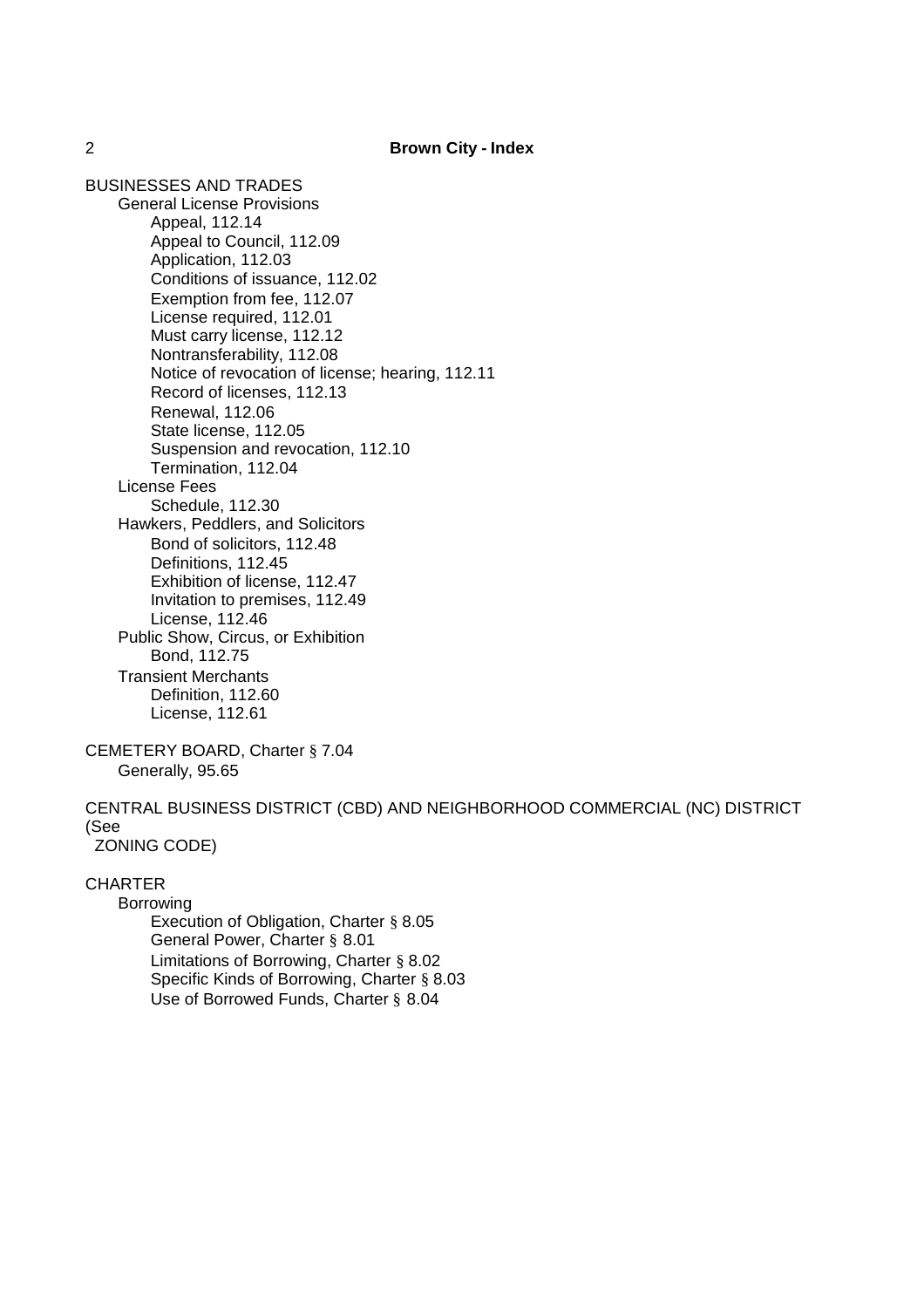CHARTER (Cont 'd) City Council Action Requiring an Ordinance, Charter § 2.14 Authentication and Recording; Codification; Printing, Charter § 2.18 City Assessor, Charter § 2.10 City Clerk, Charter § 2.08 City Treasurer, Charter § 2.09 Codes of Technical Regulations, Charter § 2.17 Compensation; Expenses, Charter § 2.04 Composition, Eligibility, Election and Terms, Charter § 2.02 Emergency Ordinances, Charter § 2.16 General Powers and Duties, Charter § 2.01 Independent Audit, Charter § 2.12 Investigations, Charter § 2.11 Judge of Qualifications, Charter § 2.07 Mayor, Mayor Pro -Tem, Charter § 2.03 Ordinances in General, Charter § 2.15 Procedure, Charter § 2.13 Prohibitions, Charter § 2.05 Vacancies; Forfeiture of Office; Filling of Vacancies, Charter § 2.06 City Manager Acting City Manager, Charter § 3.03 Appointment; Qualifications; Compensation, Charter § 3.01 Powers and Duties of the City Manager, Charter § 3.04 Removal, Charter § 3.02 **Contracts** City Liability, Charter § 10.07 Contracts, Charter § 10.01 Estoppel by Representation, Charter § 10.04 Limitation on a Franchise, Charter § 10.06 Modification in Contracts, Charter § 10.03 Purchasing and Contractual Procedure, Charter § 10.02 Regulatory Power, Charter § 10.05 Departments, Offices and Agencies General Provisions, Charter § 4.01 Legal Officer, Charter § 4.03 Personnel System, Charter § 4.02 Planning, Charter § 4.04 **Elections** City Elections, Charter § 6.02 Council Procedure, Charter § 6.05 Elected Officials, Charter § 6.01 Initiative and Referendum, Charter § 6.03 Ordinance Suspended, Charter § 6.07 Petitions, Charter § 6.04 Submission to Electors, Charter § 6.06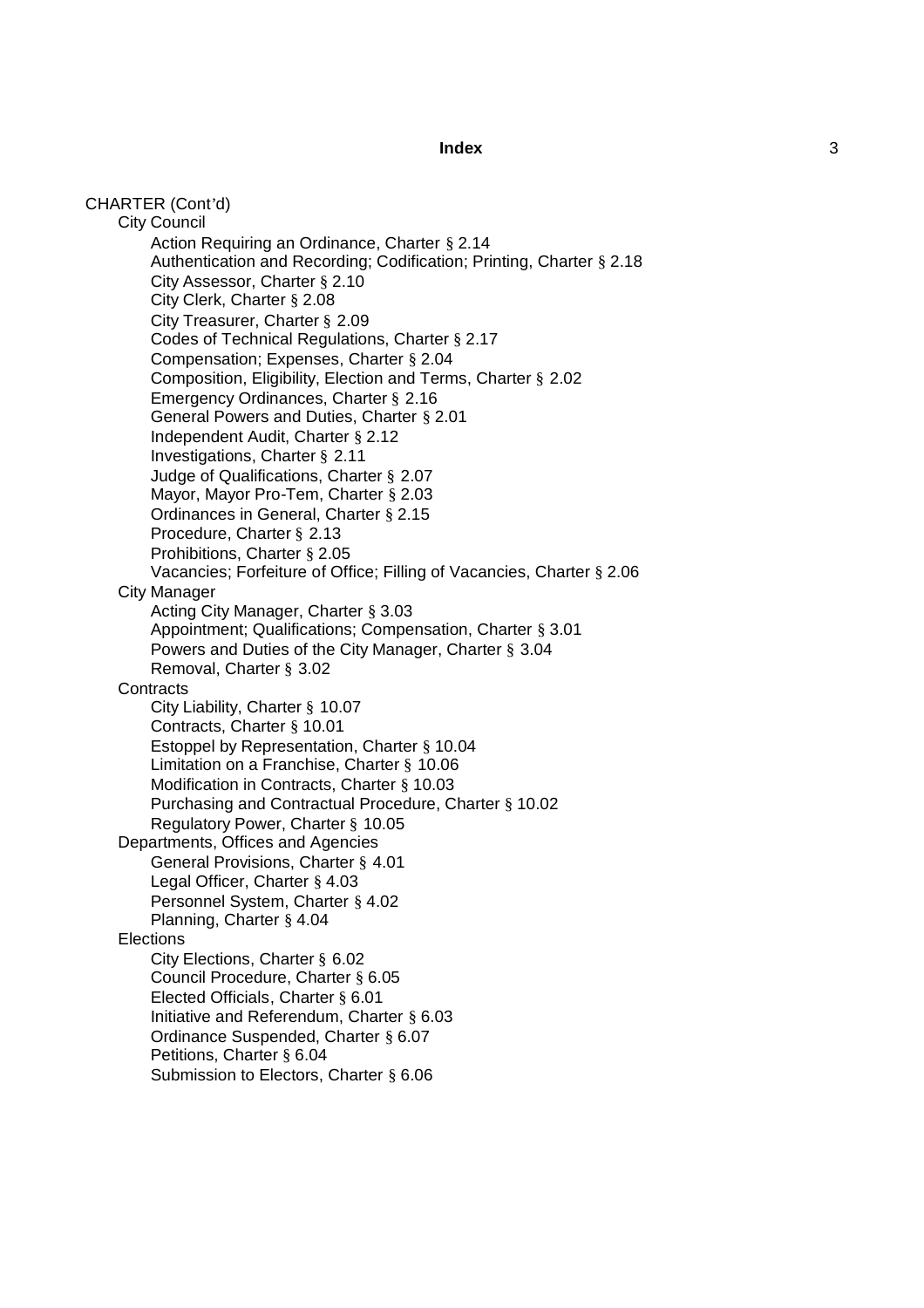### 4 **Brown City - Index**

CHARTER (Cont'd)

Financial Procedures

Administration of the Budget, Charter § 5.10 Amendments after Adoption, Charter § 5.08 Appropriations and Revenue Resolutions, Charter § 5.07 Board of Review, Charter § 5.15 Budget, Charter § 5.05 Budget Message, Charter § 5.04 Capital Programs, Charter § 5.12 City Council Action on Capital Programs, Charter § 5.13 City Council Action on Budget, Charter § 5.06 Fiscal Year, Charter § 5.01 Lapse of Appropriations, Charter § 5.09 Overspending of Appropriations Prohibited, Charter § 5.11 Power, Charter § 5.02 Public Records, Charter § 5.14 State, County and School Taxes, Charter § 5.16 Submission of Budget and Budget Message, Charter § 5.03 General Provisions Additional Boards, Charter § 7.06 Cemetery Board, Charter § 7.04 Conflicts of Interest; Board of Ethics, Charter § 7.01 Library Board, Charter § 7.03 Park Boards, Charter § 7.05 Prohibitions, Charter § 7.02 Powers of the City Construction, Charter § 1.02 Intergovernmental Relations, Charter § 1.03 Powers of the City, Charter § 1.01 **Schedule** Continuation of Public and Private Rights, Charter § 11.02 Continuation of Officers, Charter § 11.04 Effect on Existing City Legislation, Charter § 11.01 Effective Date of Charter, Charter § 11.05 General Provision, Charter § 11.06 Rights of Officers and Employees, Charter § 11.03 Submission of the Charter, Charter § 11.07 Special Assessments Assessment Lien, Charter § 9.03 Contest of Assessment, Charter § 9.04 Power to Assess, Charter § 9.01 Procedure Ordinance, Charter § 9.02

CITY ASSESSOR, Charter § 2.10

CITY ATTORNEY, 30.02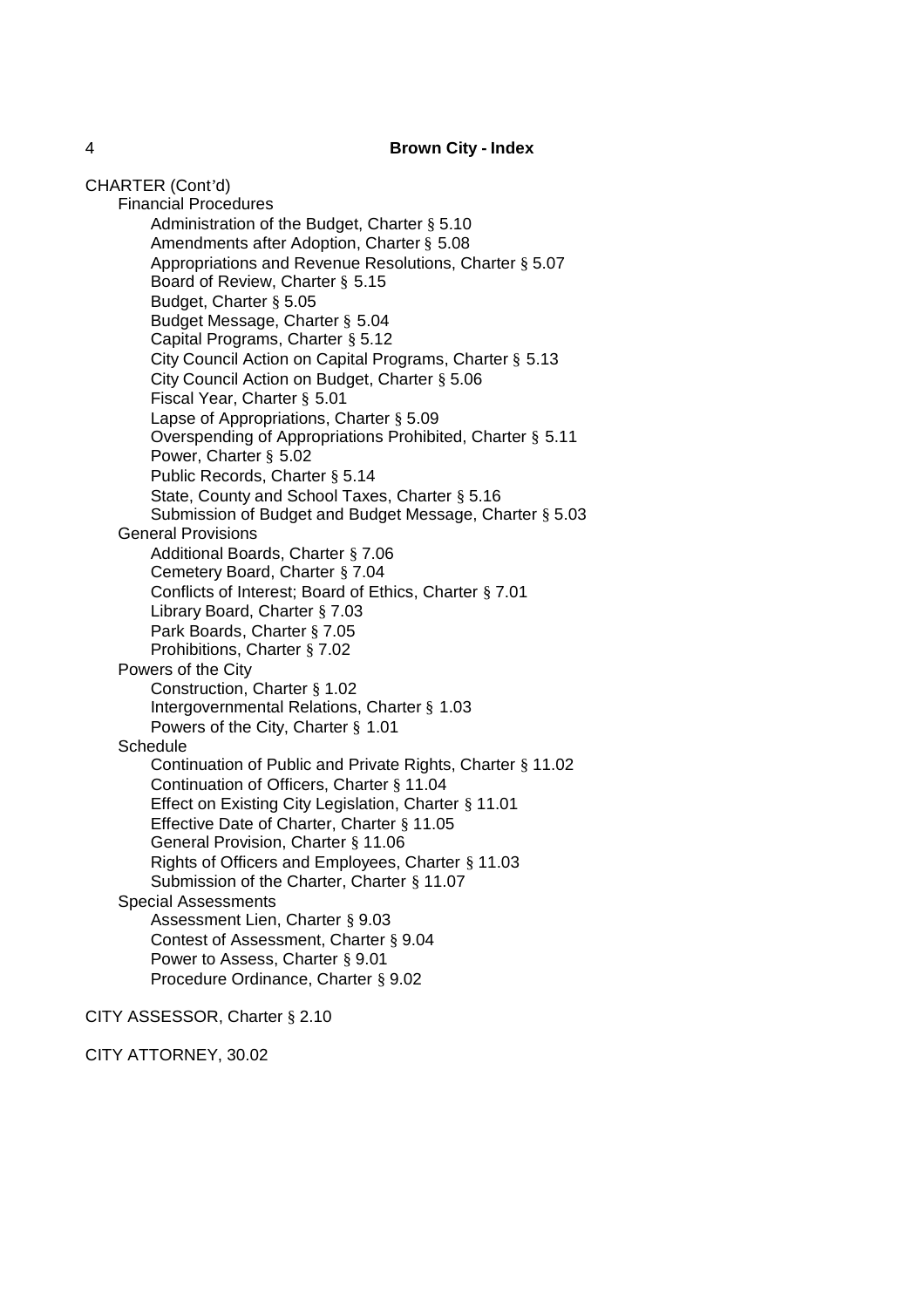CITY CLERK, Charter § 2.08

CITY COUNCIL (See CHARTER)

CITY ENGINEER, 30.03

CITY MANAGER, 30.04 (See also CHARTER)

CITY OFFICIALS City Attorney, 30.02 City Engineer, 30.03 City Manager, 30.04 Police Department; Police Chief, 30.01

CITY TREASURER, Charter § 2.09

CLERK, Charter § 2.08

CODE OF ORDINANCES; RULES OF CONSTRUCTION; GENERAL PENALTY Amendments to code, 10.08 Appearance tickets, 10.10 Certain ordinances not affected by code, 10.04 Continuation of ordinances, 10.05 Definitions, 10.02 General penalty, 10.99 How code designated and cited, 10.01 Notice, 10.12 Ordinances repealed not reenacted, 10.07 Prior rights, offenses, and the like, 10.06 Section catchlines and other headings, 10.03 Separability of provisions, 10.11 Supplementation of code, 10.09

COMMUNICATION TOWERS, 152.180

CONFLICTS OF INTEREST; BOARD OF ETHICS, Charter § 7.01

CONSTRUCTION; DRAINAGE; DRIVEWAYS Covering of drainage ditches, 150.23 Definitions, 150.20 Liability for maintenance costs of covered drains, 150.24 On-site drainage, 150.22 Penalty, 150.99 Requirements regarding finish grade of real estate, 150.21 Residential driveway approach, 150.25

CONTRACTS (See CHARTER)

COUNCIL (See CHARTER)

CRIMINAL TRESPASS, 130.03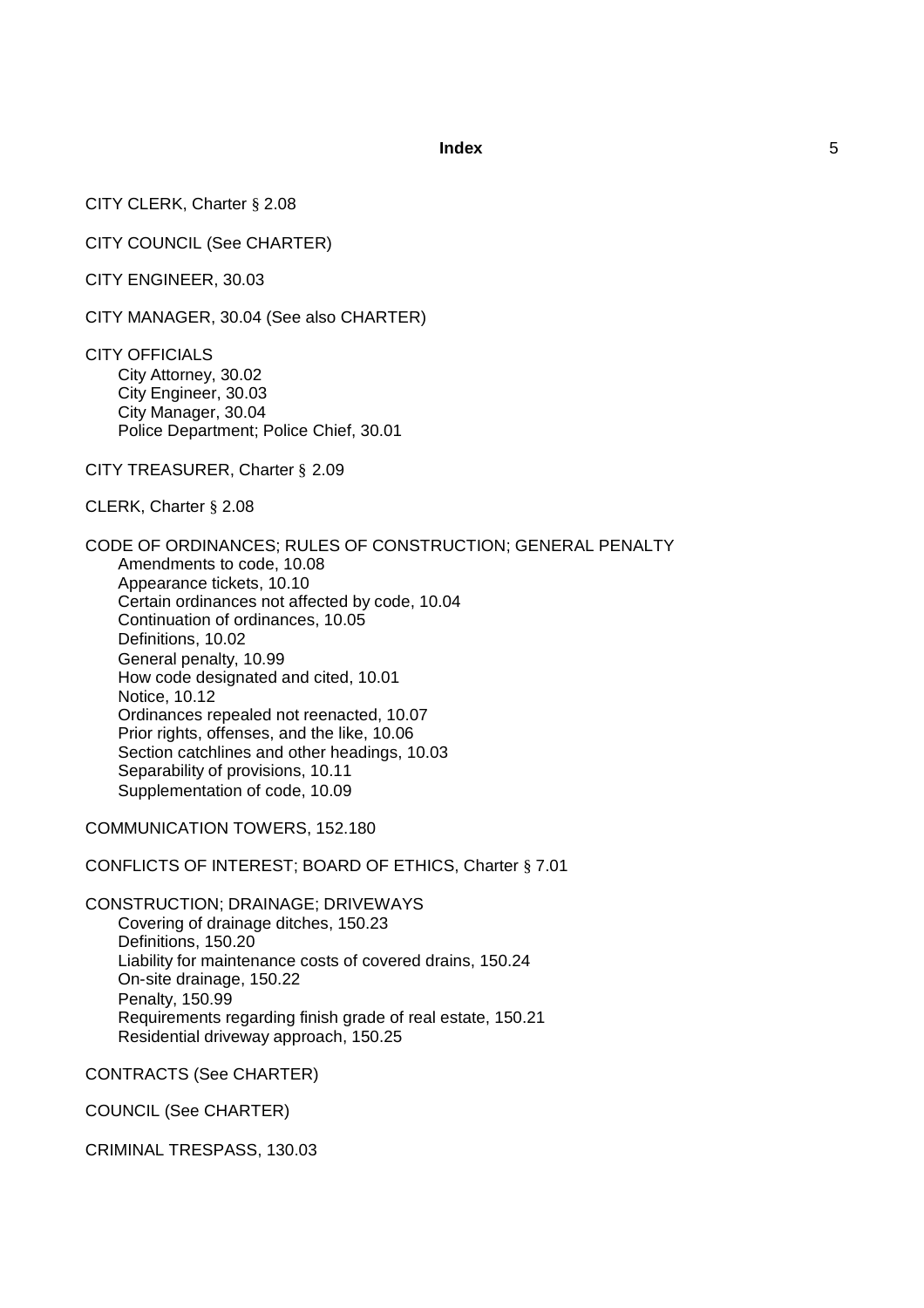6 **Brown City - Index**

CROSS CONNECTIONS, 50.04

CURFEW FOR MINORS, 130.02

DANGEROUS BUILDINGS, 91.06

DEMOLITION OF STRUCTURES, 152.184

DESIGN REVIEW REQUIREMENTS, 152.182

DISORDERLY CONDUCT, 130.04

DISTRICT BOUNDARIES, 152.021 (See also ZONING CODE)

DOGS (See ANIMALS)

DOWNTOWN DEVELOPMENT AUTHORITY Board of Trustees, 31.105 Creation of Authority, 31.103 Definitions, 31.101 Description of Downtown District, 31.104 Determination of necessity, 31.102 Downtown development tax, 31.108 Effective date, 31.110 Fiscal year; adoption of budget, 31.107 Powers of the Authority, 31.106 Publication, recording, and filing, 31.109 Title, 31.100

DRUG PARAPHERNALIA, 130.01

ELECTIONS (See CHARTER)

ENGINEER, 30.03

ESTATE RESIDENTIAL (ER) DISTRICT (See ZONING CODE)

FALSE FIRE ALARMS, 90.02

FESTIVAL COMMISSION Budget, 31.020 Composition, 31.017 Duties of the City Manager, 31.023 Duties of the Council representative, 31.022 Effective date, 31.024 Establishment, 31.016 Generally, 31.015 Meetings; duties, 31.019 Minutes, 31.021 Terms of office, 31.018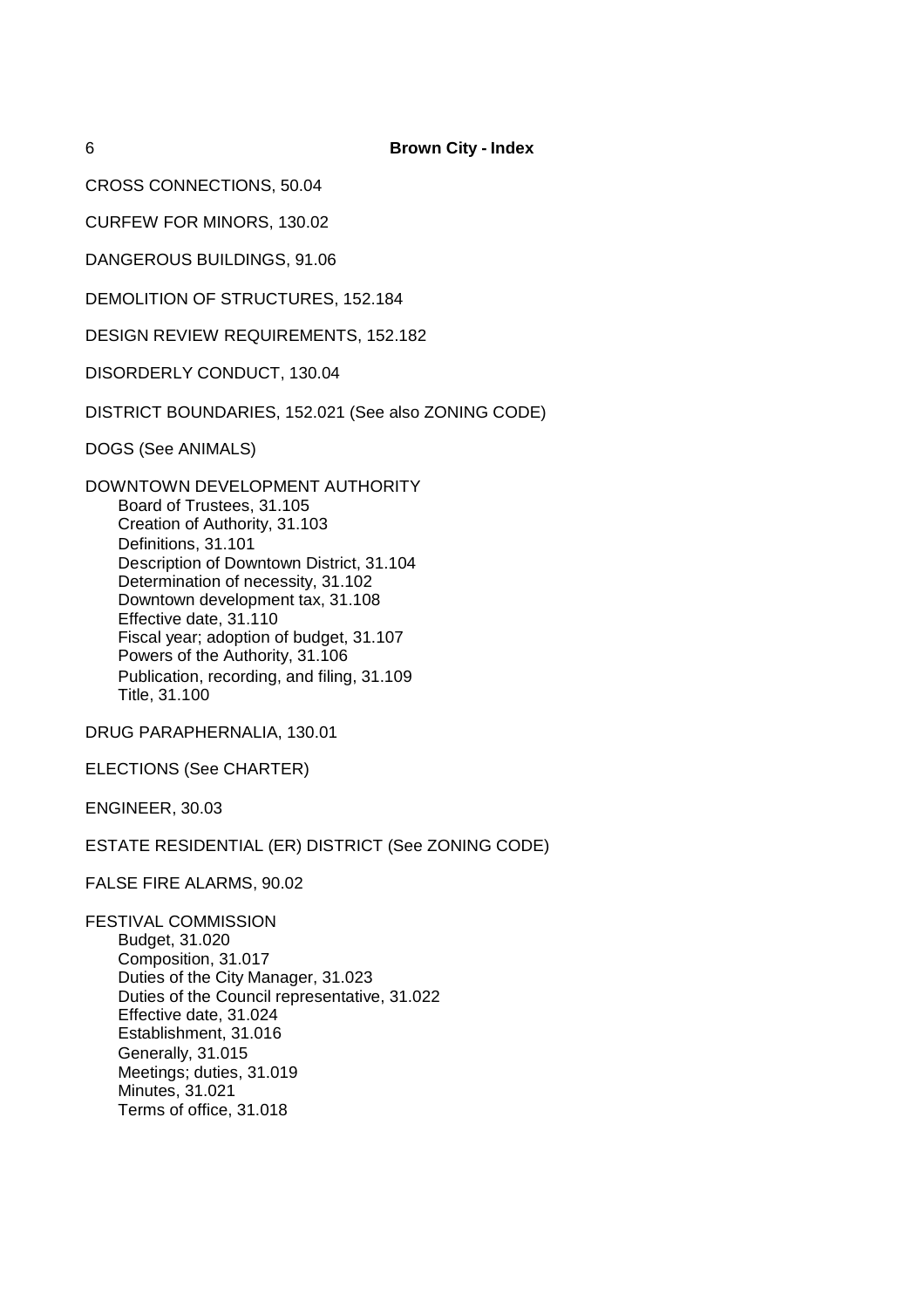FINANCE; REVENUE; TAXATION; ASSESSMENTS Special Assessment Procedure Action by Council following public hearing; finality of assessment roll, 32.09 Additional assessments, 32.14 Additional procedure, 32.18 Assessment defects, 32.17 City Manager's investigation and report, 32.05 Collection, 32.12 Conduct of hearing; additional hearing(s) required for certain changes, 32.08 Creation of lien; when due; installment payments, 32.11 Definitions, 32.01 Division of lots after confirmation of assessment, 32.16 Effective date, 32.24 Fees and interest, 32.13 Filing of assessment roll; fixing time for and giving notice of public hearing, 32.07 General authority for assessments, 32.02 Initiation of proceedings; by City Council, 32.04 Initiation of proceedings; by petition of property owners, 32.03 Method of service of notices where certain expenses incurred by City are assessable against private property, 32.22 Procedure for collection of expenses incurred by City which are assessable against private property, 32.21 Refunds, 32.15 Remedies cumulative, 32.23 Required vote in case of objections, 32.10 Single lot assessments; generally, 32.19 Single lot assessments; use for recovery of cost of abating public nuisances and hazards, 32.20 Tentative determination by Council; direction to prepare assessment roll, 32.06 FINANCIAL PROCEDURES (See CHARTER) FIRE EQUIPMENT, 52.12 FIRE PREVENTION AND PROTECTION Authority of Fire Department, 90.05 Bonfires, 90.09 Combustible materials, 90.08 Destruction of buildings, 90.06 False fire alarms, 90.02 Fire Department

Generally, 90.25 Fire exits, 90.10 Fire inspection, 90.07 Injury to firefighting equipment, 90.03 Obstruction of fire hydrants, 90.04

Starting fires by smoking unlawful, 90.11 State law, 90.01

FISCAL YEAR, Charter § 5.01

FRANCHISES, T.S.O. III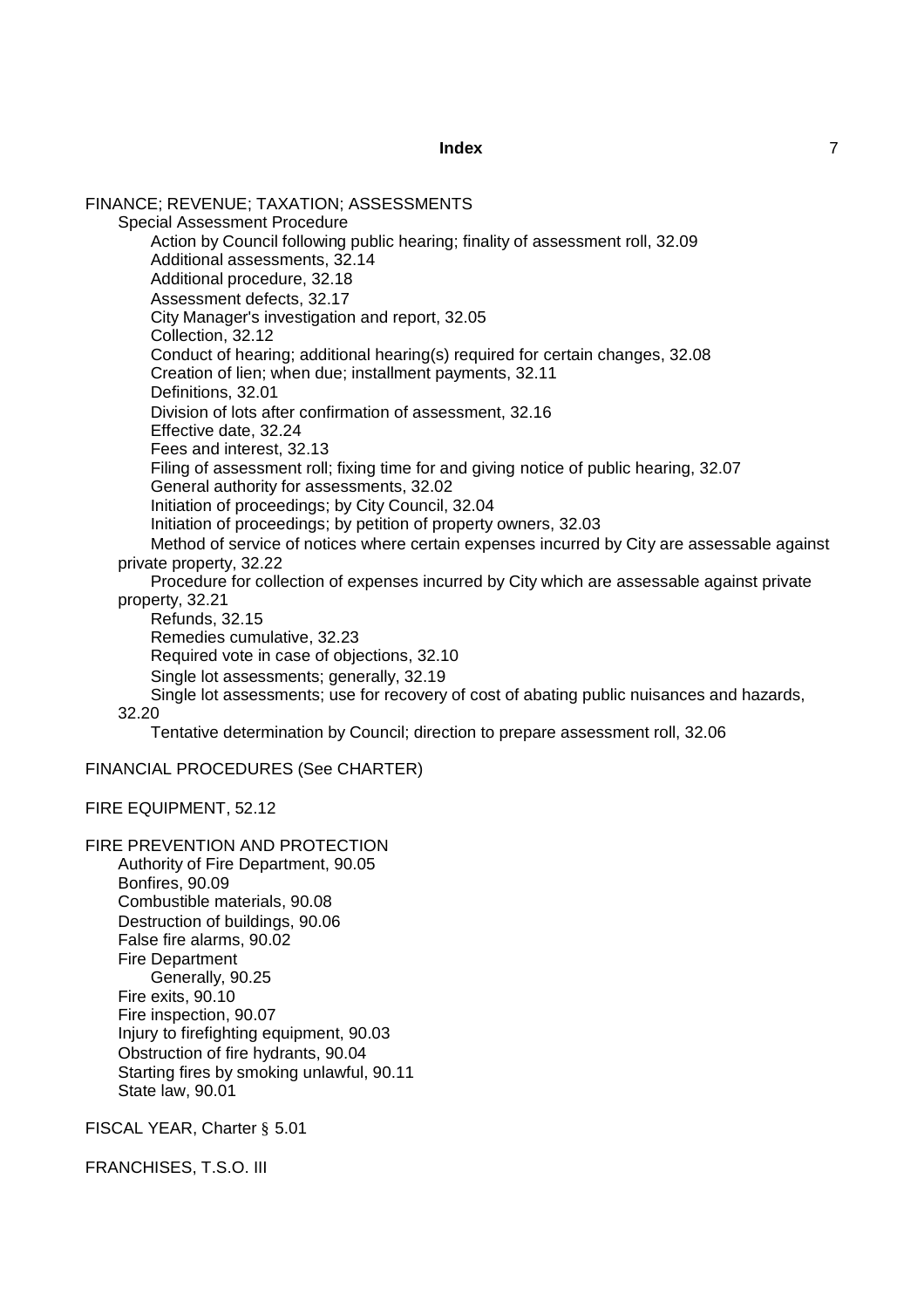FUNERALS, 70.04

GARBAGE AND RUBBISH Burning, 51.04 Charges, 51.03 Collection and fees, 51.02 Definitions, 51.01 Enforcement, 51.06 Litter, 51.05 Penalty, 51.99

GRASSES, 91.10

HAWKERS, PEDDLERS, AND SOLICITORS Bond of solicitors, 112.48 Definitions, 112.45 Exhibition of license, 112.47 Invitation to premises, 112.49 License, 112.46

HAZARDOUS MATERIALS Definition, 97.02 Duty to remove and clean up, 97.03 Enforcement, 97.05 Failure to remove and clean up, 97.04 Purpose, 97.01

HEALTH; PUBLIC (See PUBLIC HEALTH)

HOMECOMING COMMISSION Budget, 31.040 Composition, 31.037 Duties of the City Manager, 31.043 Duties of the Council representative, 31.042 Effective date, 31.044 Establishment, 31.036 Generally, 31.035 Meetings; duties, 31.039 Minutes, 31.041 Terms of office, 31.038

HOUSING COMMISSION Generally, 31.085

HYDRANTS AND FIRE EQUIPMENT, 52.12

INDUSTRIAL (IND) DISTRICT (See ZONING CODE)

LANDSCAPING, 152.183

LEGAL OFFICER, Charter § 4.03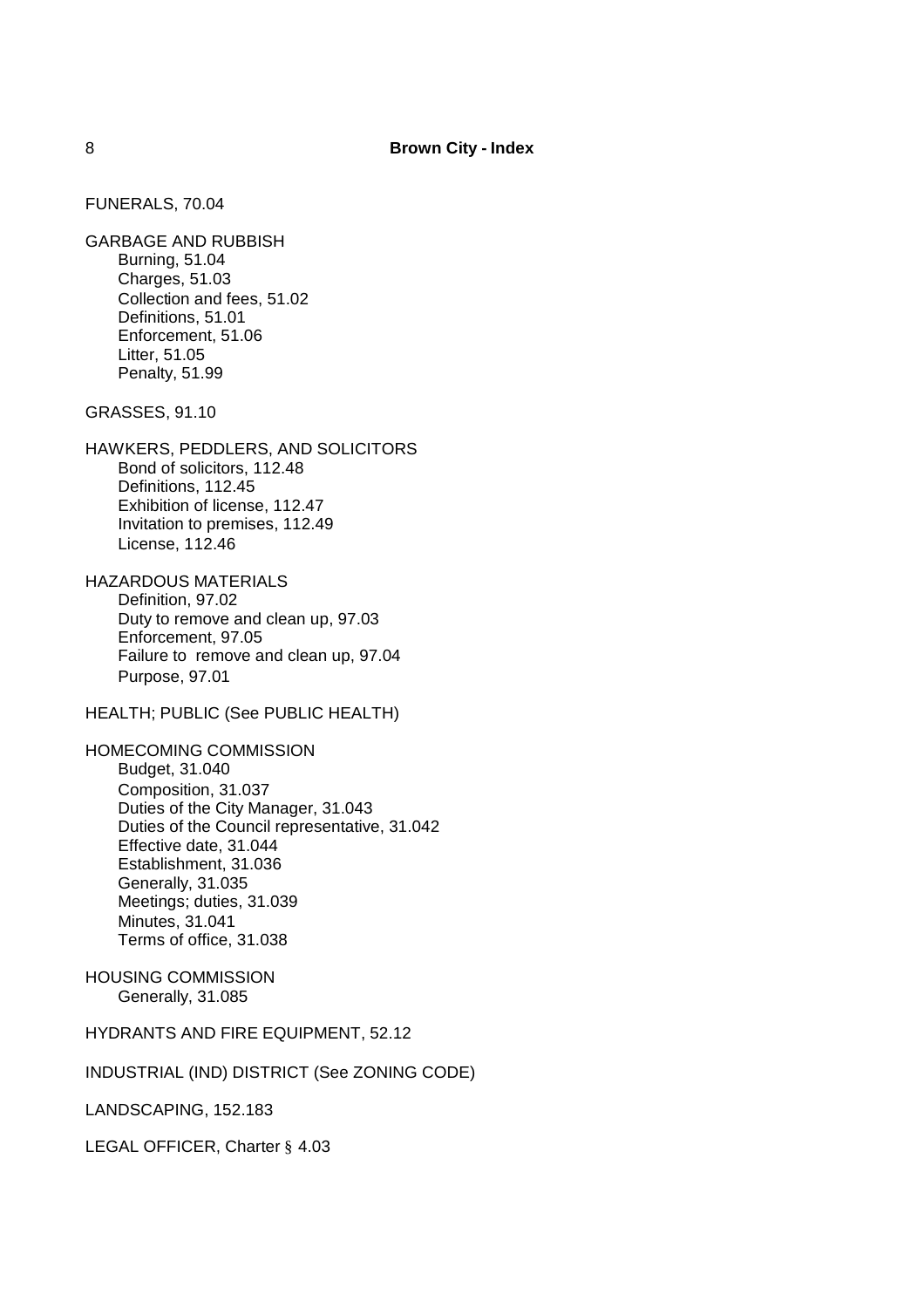LIBRARY BOARD, Charter § 7.03

LIQUOR CONTROL Definitions, 111.01

LITTER, 51.05

MANAGER, 30.04 (See also CHARTER)

MAYOR, MAYOR PRO-TEM, Charter § 2.03

MULTIPLE-FAMILY RESIDENTIAL (MFR) DISTRICT (See ZONING CODE)

NEIGHBORHOOD COMMERCIAL (NC) DISTRICT, 152.112 (See also ZONING CODE)

NEIGHBORHOOD RESIDENTIAL (NR) DISTRICT (See ZONING CODE)

**NOISE** 

Administration and enforcement, 91.24 Application for a license to exceed noise limits, 91.23 Definitions, 91.20 General exemptions, 91.22 Prohibited noises, 91.21

NONCONFORMING USES, 152.171

NOXIOUS WEEDS AND GRASSES, 91.10

NUISANCES Abatement, 91.03 Abatement by City, 91.04 Barbed wire, 91.09 Dangerous buildings, 91.06 Noise Administration and enforcement, 91.24 Application for a license to exceed noise limits, 91.23 Definitions, 91.20 General exemptions, 91.22 Prohibited noises, 91.21 Noxious weeds and grasses, 91.10 Penalty, 91.99 Prohibition, 91.02 Public nuisance defined, 91.01 Recovery of expense, 91.05 Refuse, 91.07 Smoke, 91.08

OFF-STREET PARKING REQUIREMENTS, 152.172

OFFENSES GENERALLY Criminal trespass, 130.03 Curfew for minors, 130.02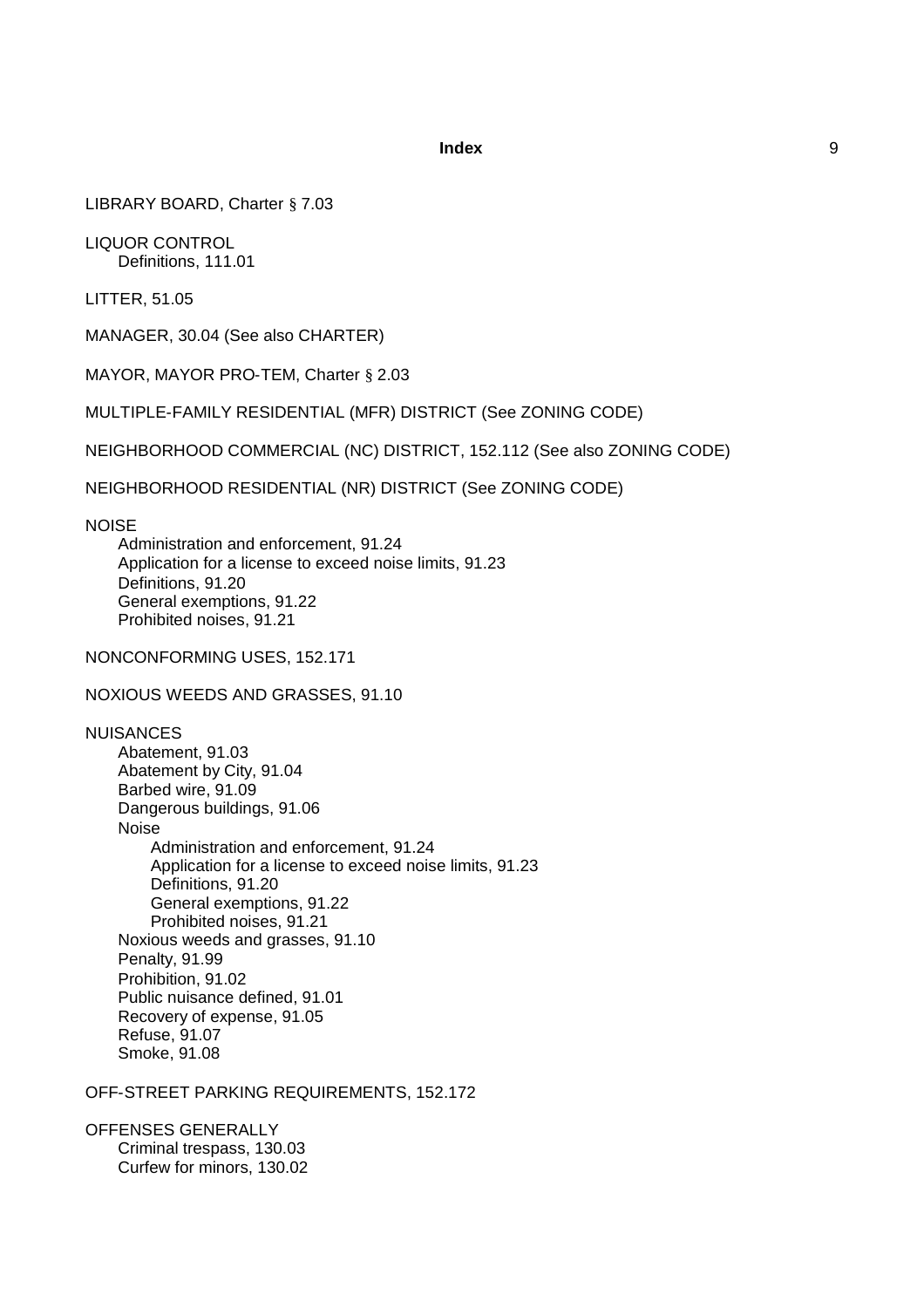Disorderly conduct, 130.04 Drug paraphernalia, 130.01 Penalty, 130.99 Prostitution, 130.05

OFFICIALS (See CITY OFFICIALS)

ORDINANCES, Charter § 2.15 (See also CODE OF ORDINANCES)

PARADES, PROCESSIONS, AND FUNERALS, 70.04

PARK BOARDS, Charter § 7.05

PEDDLERS AND SOLICITORS Bond of solicitors, 112.48 Definitions, 112.45 Exhibition of license, 112.47 Invitation to premises, 112.49 License, 112.46

**PERSONNEL** 

City employees; adopted by reference, 33.01 Unemployment Compensation System Adoption by reference, 33.15

PERSONNEL SYSTEM, Charter § 4.02

PLANNED UNIT DEVELOPMENTS, 152.181

PLANNING, Charter § 4.04

PLANTS (See TREES, SHRUBS, AND PLANTS)

POLICE DEPARTMENT; POLICE CHIEF, 30.01

PROSTITUTION, 130.05

PUBLIC HEALTH Cemetery Board Generally, 95.65 **Restaurants** Definitions, 95.15 License required, 95.16 **Sanitation** Cleaning vaults, cesspools, and septic tanks, 95.02 Miscellaneous, 95.03 Outdoor privy, 95.04 Sewerage facilities required, 95.01 **Slaughterhouses** Definitions, 95.50 License, 95.51

PUBLIC/SEMI-PUBLIC (P) DISTRICT (See ZONING CODE)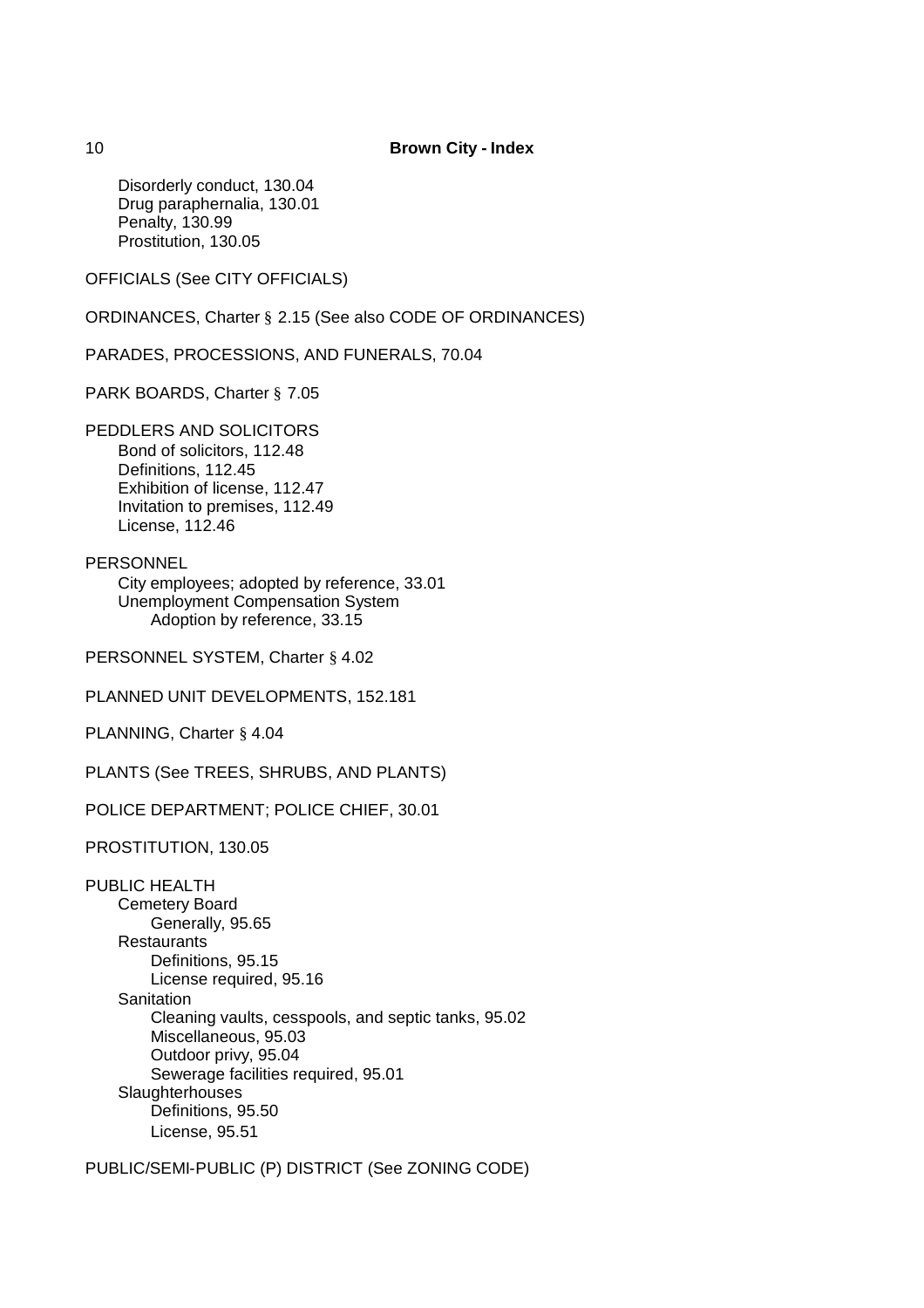# REAL ESTATE, T.S.O. II

REFUSE, 91.07

RESTAURANTS Definitions, 95.15 License required, 95.16

REVENUE (See FINANCE; REVENUE; TAXATION; ASSESSMENTS)

RUBBISH (See GARBAGE AND RUBBISH)

**SANITATION** Cleaning vaults, cesspools, and septic tanks, 95.02 Miscellaneous, 95.03 Outdoor privy, 95.04 Sewerage facilities required, 95.01

SEDIMENTATION CONTROL (See SOIL EROSION AND SEDIMENTATION CONTROL)

SEWER RATES, 50.05

SEWER SYSTEM (See WATER DISTRIBUTION AND SEWER SYSTEM)

SEWER SYSTEM CONNECTION (See UTILITIES GENERALLY)

## **SEWERS**

Connection to private sanitary sewer, 53.04 Connection to public sanitary sewer, 53.03 Costs to be borne by the owner, 53.06 Definitions, 53.01 Discharges, 53.08 Effective date, 53.11 Penalty, 53.99 Permits, 53.05 Prohibitions, 53.02 Sampling, measurements, and the like, 53.09 Sewer specifications, 53.07 Special agreements; tampering; inspections, 53.10

SHRUBS (See TREES, SHRUBS, AND PLANTS)

SIDEWALKS (See STREETS AND SIDEWALKS)

SIGNS, 152.173

SILT TRAPS, 50.03

SINGLE-FAMILY ATTACHED RESIDENTIAL (SFAR) DISTRICT (See ZONING CODE)

SITE DEVELOPMENT REQUIREMENTS, 152.174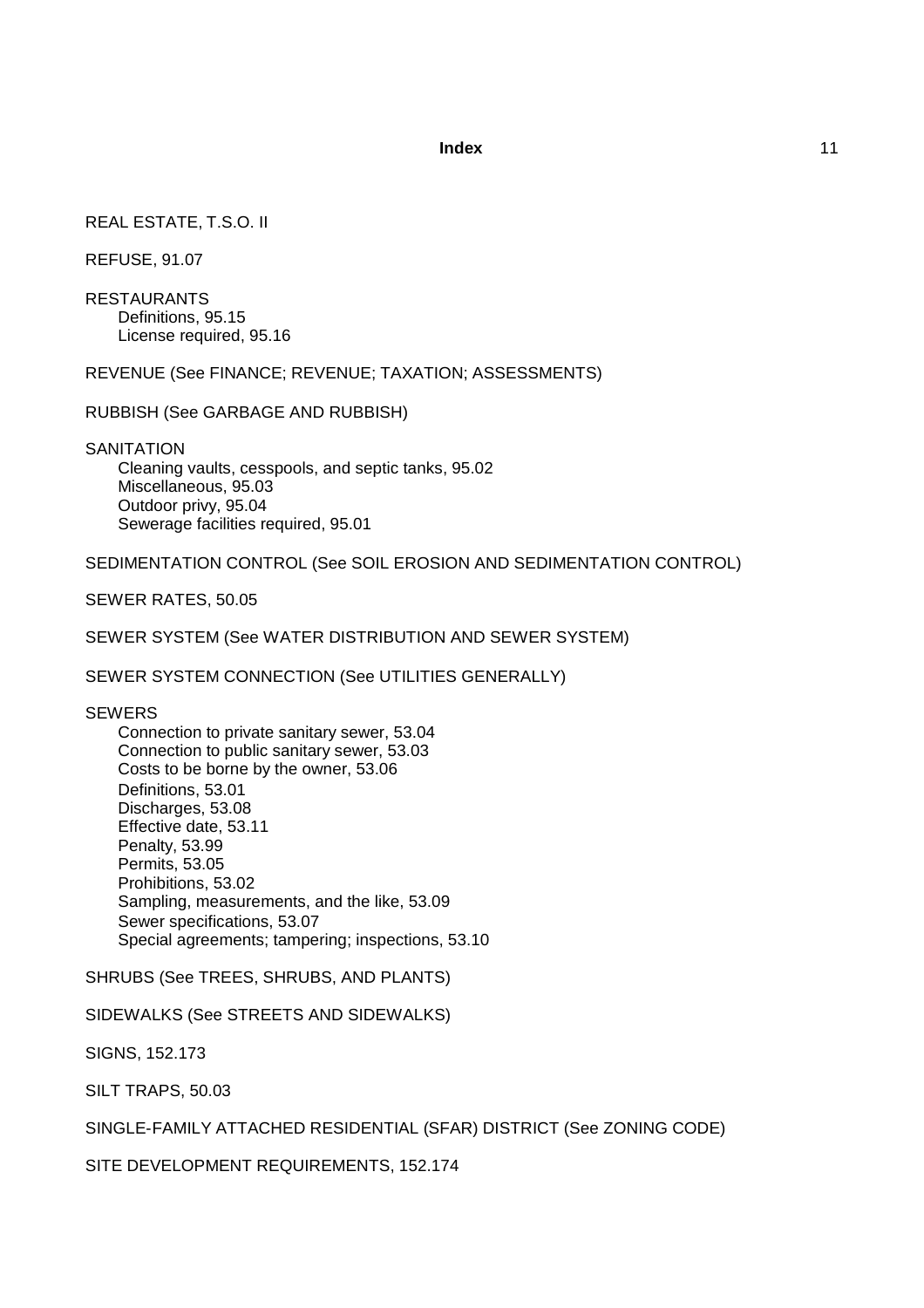## SITE PLAN REVIEW, 152.175

SLAUGHTERHOUSES Definitions, 95.50 License, 95.51

SMOKE, 91.08

SOIL EROSION AND SEDIMENTATION CONTROL Appeals, 151.08 Applications and fees, 151.04 Authorized public agency, 151.01 Bonds required, 151.07 Effective date, 151.09 General rules adopted, 151.03 Inspections required, 151.05 Local enforcing agency, 151.02 Penalty, 151.99 Standards and specifications, 151.06

**SOLICITORS** 

Bond of solicitors, 112.48 Definitions, 112.45 Exhibition of license, 112.47 Invitation to premises, 112.49 License, 112.46

STREETS AND SIDEWALKS

**Sidewalks** 

Construction by City; payment, 93.06 Expense, 93.03 Notice, 93.05 Property owner's right to initiate building or rebuilding of sidewalk(s), 93.04 Records, 93.07 Resolution, 93.01 Specifications, 93.02 Street Excavations and Obstructions Application for permit, 93.21 Approved by City Engineer, 93.22 Bond, 93.23 Deposit, 93.24 Guarding excavations or obstructions, 93.26 Permit required, 93.20 Repaving, 93.30 Revocation of permit, 93.31 Safeguarding openings, 93.27 Safeguarding pipes and conduits, 93.29 Saving materials, 93.28 Supervision, 93.25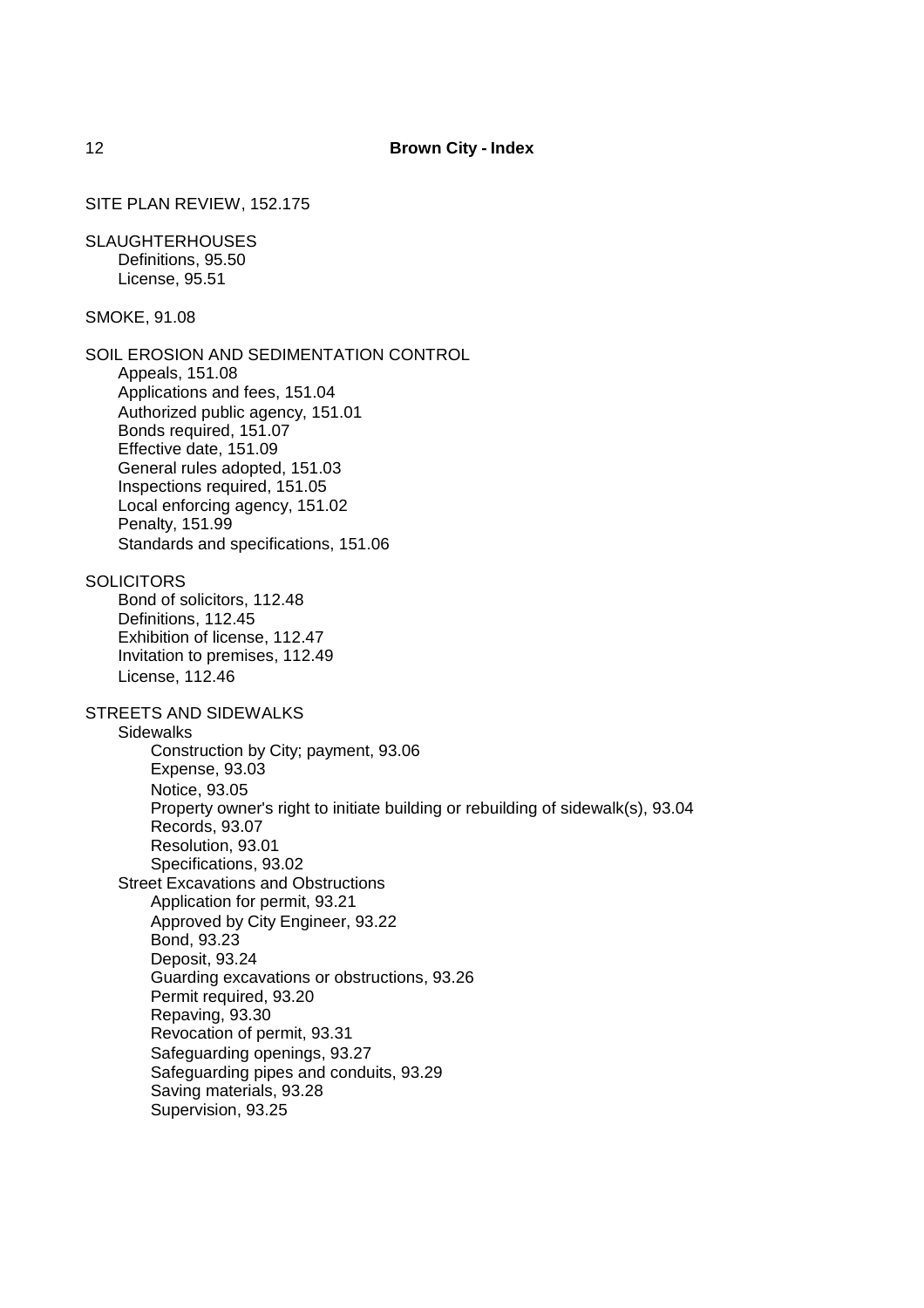SWIMMING POOLS Definitions, 150.01 Inspection and licensing, 150.04 Local requirements, 150.03 Penalty, 150.99 Prosecution, 150.06 Public nuisance, 150.05 Regulation of swimming pools, 150.02

TAX BOARD OF REVIEW Generally, 31.055

TAX INCREMENT FINANCE AUTHORITY

Board of Trustees, 31.130 Creation of Authority, 31.128 Definitions, 31.126 Description of Tax Increment Districts, 31.129 Determination of necessity, 31.127 Effective date, 31.134 Fiscal year; adoption of budget, 31.132 Powers of the Authority, 31.131 Publication, recording, and filing, 31.133 Title, 31.125

TAXATION, T.S.O. I (See also FINANCE; REVENUE; TAXATION; ASSESSMENTS)

TELECOMMUNICATIONS Generally, 110.01

TRADES (See BUSINESSES AND TRADES)

TRAFFIC CODE Gross vehicle weight, 70.08 Parades, processions, and funerals, 70.04 Penalty, 70.99 Removal of disabled vehicle, 70.05 Right-of-way, 70.02 Rules and regulations, 70.07 Stopping, standing, or parking prohibited, 70.06 Uniform Traffic Code adopted by reference, 70.01 View or control of driver, 70.03

TRANSIENT MERCHANTS Definition, 112.60 License, 112.61

TREASURER, Charter § 2.09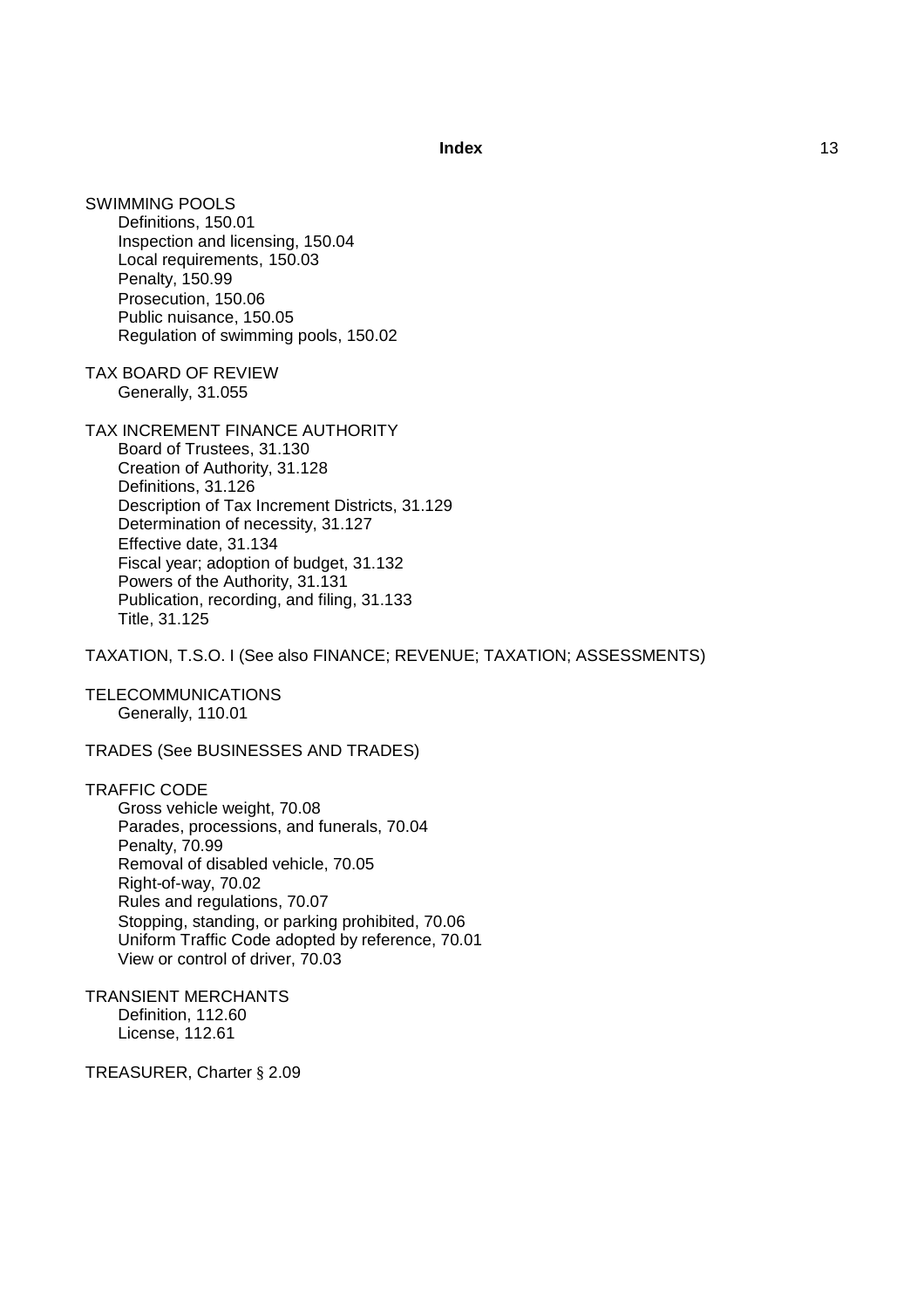TREES, SHRUBS, AND PLANTS Control, 94.01 Corner lots, 94.04 Destruction, 94.02 Failure to trim, 94.05 Overhanging trees and shrubs, 94.03 Planting of trees, 94.06 Street tree replacement requirements, 94.07

TRESPASS; CRIMINAL, 130.03

UNEMPLOYMENT COMPENSATION SYSTEM Adoption by reference, 33.15

UNIFORM TRAFFIC CODE ADOPTED BY REFERENCE, 70.01

UTILITIES GENERALLY Arsenic abatement fee, 50.01 Cross connections, 50.04 Penalty, 50.99 Sewer rates, 50.05 Silt traps, 50.03 Water and Sewer System Connection Access to property, 50.25 Annexation requirements, 50.27 Application for service, 50.21 Construction, 50.22 Fees, 50.26 Generally; definitions, 50.20 Installation of service, 50.23 Maintenance of service, 50.24 Water meter mandate, 50.02

UTILITY RATE TABLES, Ch. 52, Table 1

VEHICLES; ABANDONED (See ABANDONED VEHICLES)

VEHICULAR PARKING (VP) DISTRICT (See ZONING CODE)

WATER AND SEWER SYSTEM CONNECTION (See UTILITIES GENERALLY)

WATER DISTRIBUTION AND SEWER SYSTEM Access to property, 52.11 Application for service, 52.02 City Utility Rate Tables, Ch. 52, Table 1 Collection of delinquent charges, 52.08 Construction, 52.03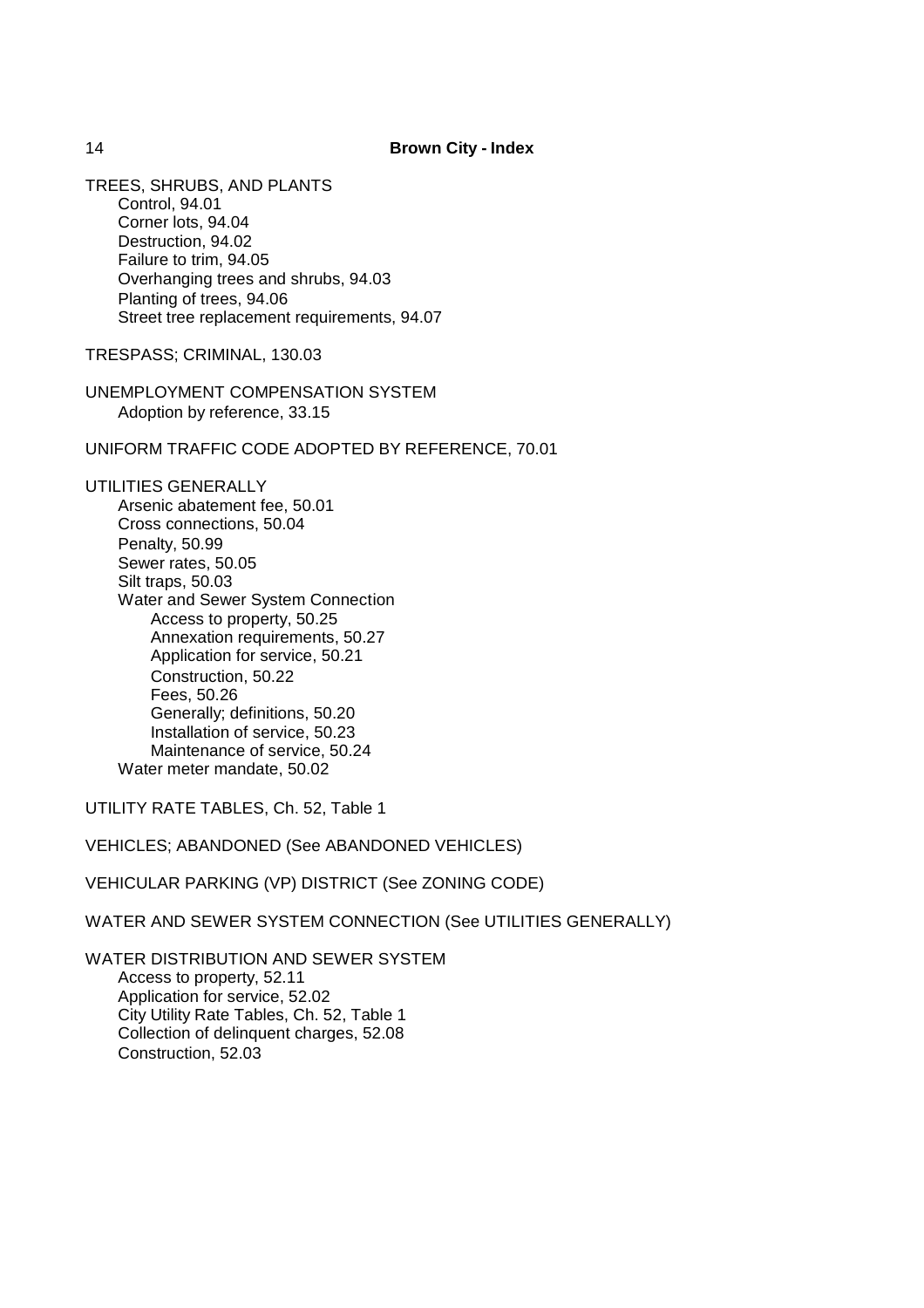WATER DISTRIBUTION AND SEWER SYSTEM (Cont'd) Definitions, 52.01 Discontinuance of service, 52.10 Installation of service, 52.04 Lien for delinquent charges, 52.09 Maintenance of service, 52.05 Meters, 52.06 Rates, 52.07 Records and funds, 52.14 Use of water, 52.13 Use of hydrants and fire equipment, 52.12 WATER METER MANDATE, 50.02 WEEDS AND GRASSES, 91.10 ZONING CODE Administration Certificates, 152.199 Duties of the Zoning Inspector, 152.196 Enforcement, 152.195 Fees, 152.201 Final inspection, 152.200 Maintenance of property, 152.202 Permits, 152.198 Plot plan, 152.197 Average Grade, Ch. 152, App. C Basement and Story, Ch. 152, App. A Board of Appeals Administrative review, 152.217 Creation and membership, 152.215 Exceptions and special approvals, 152.219 Fees, 152.216 Miscellaneous, 152.222 Notice, 152.221 Orders, 152.220 Variances, 152.218 Building Heights, Ch. 152, App.B Central Business District (CBD) and Neighborhood Commercial (NC) District Neighborhood Commercial (NC) District, 152.112 Principal uses permitted, 152.111 Statement of purpose, 152.110 Changes and amendments, 152.005

City Council approval, 152.004

Construction of language, 152.002

Corner Lots, Ch. 152, App. I

DDA District Map, Ch. 152, App. M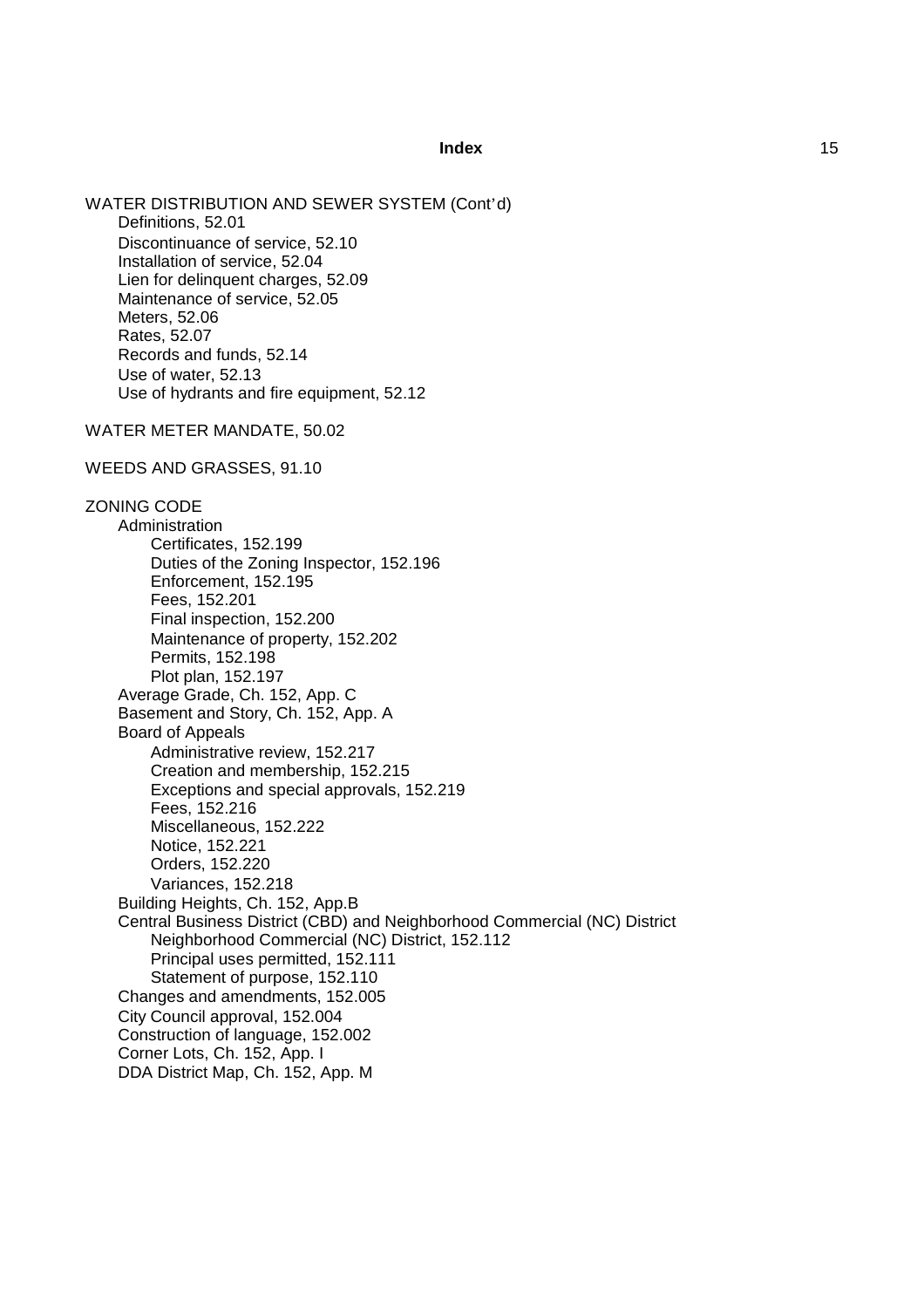ZONING CODE (Cont'd) Definitions, 152.003 Estate Residential (ER) District Area and bulk requirements, 152.052 Principal uses permitted, 152.051 Statement of purpose, 152.050 General Regulations Accessory uses, 152.170 Communication towers, 152.180 Demolition of structures, 152.184 Design review requirements, 152.182 Essential services, 152.179 Landscaping, 152.183 Nonconforming uses, 152.171 Off-street parking requirements, 152.172 Planned unit developments, 152.181 Signs, 152.173 Site development requirements, 152.174 Site plan review, 152.175 Siting and screening of trash dumpsters, 152.178 Unlawful buildings, structures, site designs, and uses, 152.176 Voting places, 152.177 Industrial (Ind) District Area and bulk requirements, 152.127 Principal uses permitted, 152.126 Statement of purpose, 152.125 Interpretation, 152.006 Lot Depth, Ch. 152, App. E Lot Lines and Yards, Ch. 152, App. G Lot Types, Ch. 152, App. D Multiple-Family Residential (MFR) District Area and bulk requirements, 152.082 Principal uses permitted, 152.081 Statement of purpose, 152.080 Neighborhood Residential (NR) District Area and bulk requirements, 152.037 Principal uses permitted, 152.036 Statement of purpose, 152.035 Net and Gross Lot Area, Ch. 152, App. F Official Zoning Map, Ch. 152, App. J Penalty, 152.999 Public/Semi-Public (P) District Area and bulk requirements, 152.097 Principal uses permitted, 152.096 Statement of purpose, 152.095 Relationship to other ordinances or agreements, 152.008